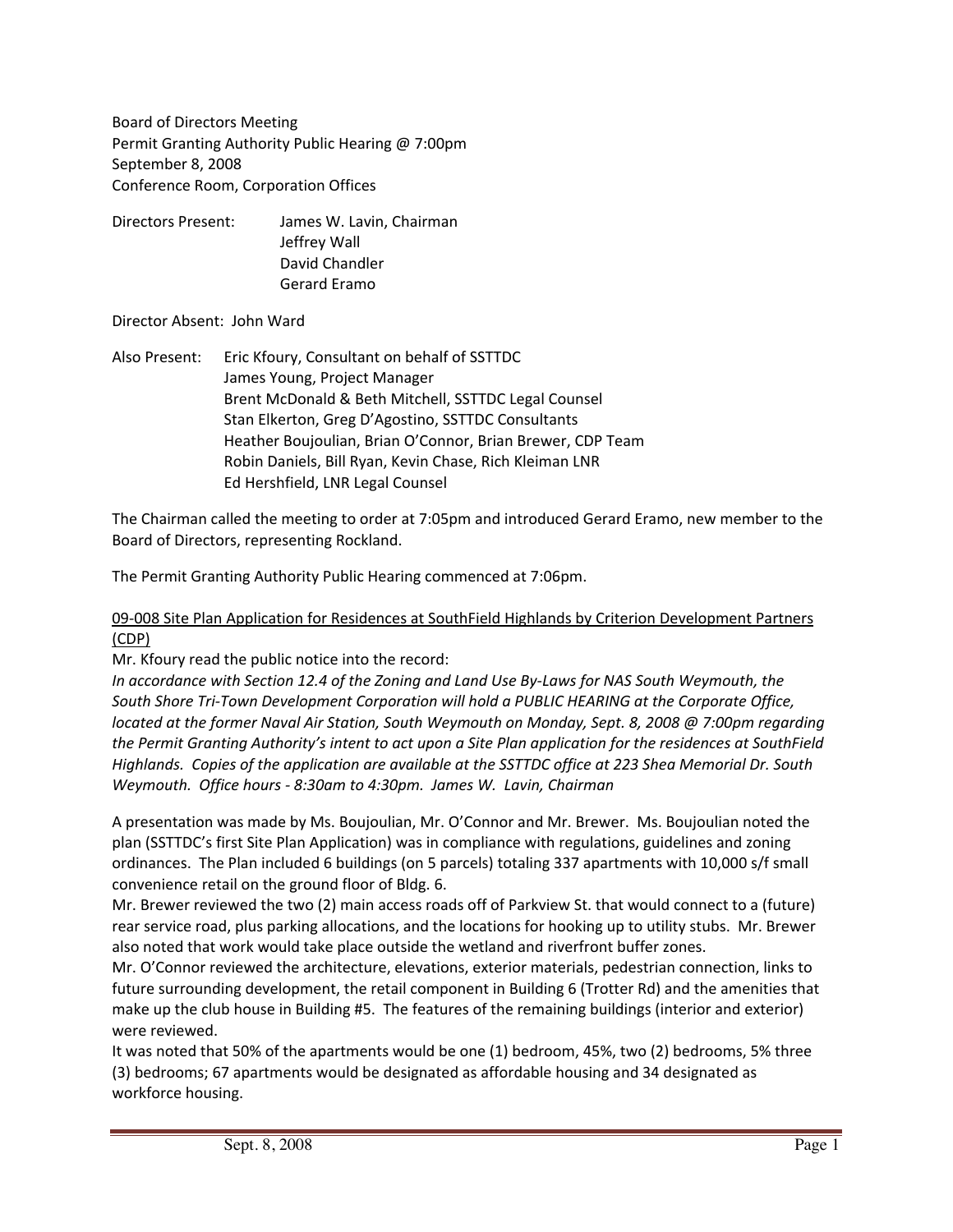Mr. Young updated the Board on SSTTDC's plan review process and noted a finalized, revised plan was pending to address issues including lighting, landscaping, traffic circulation, signage and utility hookup issues. Mr. Young further noted that parking allocation was scarce on the south end of project and more detail was pending.

The Directors were informed that a regulation in the Zoning & Land Use By-Law on apartment form base codes, requiring an 18" minimum first floor level, contradicted State Accessibility Regulations. The conflict would be noted in the proposed Decision, to be reviewed by the Board prior to the Sept. 22<sup>nd</sup> meeting.

The Directors voiced concern with crowded parking spaces on busy roadways and parking lots throughout the site. Ms. Boujoulian noted that Parkview St. was a one‐way, 24 ft. roadway and that parking spaces totaled 476. Ms. Boujoulian offered to provide a summary table of parking space uses which would also include designated handicap parking spaces.

Mr. Chandler stated the parking allocation was too low in his opinion and voiced concern with all night parking on the roadways in front of buildings.

Mr. Hershfield agreed the parking situation was not ideal for the developer but that the design codes control the parking allotment. Mr. Chandler repeated that the plan did not include enough places to park.

Mr. Brewer informed Mr. Chandler that the site drainage system was designed to keep less than 1 acre of run‐off area to each catch basin.

Mr. Wall inquired about the locations of fire hydrants, accommodations for fire lanes and voiced concern for public safety with parking in front and rear of buildings and on streets. Mr. Brewer identified the locations of existing hydrants and stated he would provide more info on the fire lane locations. Mr. Young noted the Subdivision requirements for fire lanes.

Mr. Lavin and Mr. Eramo had further questions about the traffic circulation around buildings, roadway widths, and snow storm management. It was suggested that curb cuts on Parkview St. allow only oneway traffic. Mr. Brewer stated that two-way provided more egress and ingress and that limiting vehicular entrances would be more problematic.

#### Public Hearing Comments

Mrs. Parsons, Rockland, inquired about time limits for street parking in winter season and voiced concern that the loading zones on the streets would block traffic and was informed that the loading zones were dedicated areas, not blocking the roadway. Mr. Young noted the Board would discuss parking policies and restrictions on certain areas of the site when considering acceptance of the roads as public ways.

The Public Hearing was continued to Sept. 22<sup>nd</sup>  $\omega$  7:15pm.

The Board of Directors Meeting commenced at 8:15pm

Minutes

**VOTED: Motion of Jeffrey Wall, seconded by David Chandler to accept the open session minutes of August 11, 2008.**

**3‐0‐1 vote Eramo abstained**

**VOTED: Motion of David Chandler, seconded by Jeffrey Wall to accept the open session minutes of August 25, 2008.**

## **3‐0‐1 vote Eramo abstained**

Executive Session minutes were tabled to the next meeting.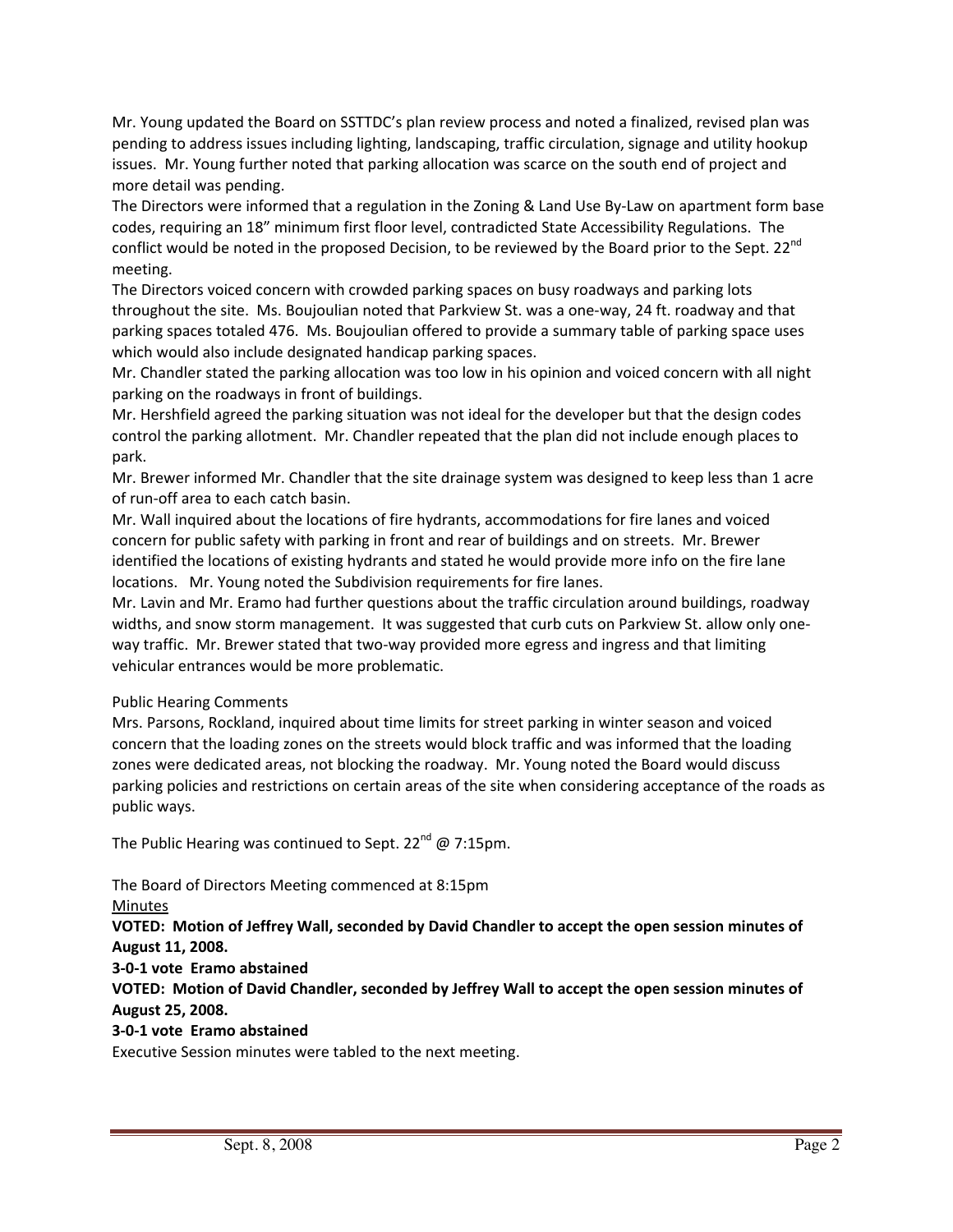### Executive Director Update

Mr. Kfoury noted the final East West Parkway RFP would be ready in early November with a goal to award in January 09.

### Base Development

The Directors were informed that further clarification was needed on the procurement process for the WRF Slurry Wall. The Chairman stepped down in order to second Mr. Wall's motion for reconsideration of Board Measure 09-009. Mr. Chandler had opposed the Measure at the Aug. 25<sup>th</sup> meeting. Mr. Lavin asked Mr. Chandler to officiate as the acting Chairman for Board Measure 09‐010.

Mr. Kfoury noted that the Slurry Wall specs were submitted to DEP and it was suggested a pre‐qual step be added to a procurement bid process rather than an RFP method in order to keep to the construction timeline. Mr. Elkerton noted the project involved constructing a wall in the ground to contain the effluent disposal area. Bidders must demonstrate their business experience in constructing slurry walls.

#### Measure 09‐010 – Reconsider 09‐009

**VOTED: Motion of Jeffrey Wall, seconded by James Lavin, to reconsider the vote of August 25, 2008, Measure 09‐009, concerning Procurement of WRF Contract 1‐ Slurry Wall for the purpose of revising said vote relative to clarifications to the procurement process. Unanimous vote**

## Measure 09‐011 0 ‐ Rescind – 09‐009

**VOTED: Motion of Jeffrey Wall, seconded by David Chandler, to rescind the vote of August 25, 2008, Measure 09‐009, concerning Procurement of the WRF Contract 1 Slurry Wall. 3‐0‐1 vote Eramo abstained**

## Measure 09‐012 – Vote Procurement Process

**VOTED: Motion of David Chandler, seconded by Jeffrey Wall, that based upon the public convenience and necessity therefor, and to the maximum extent allowable by law, to hereby exempt the issuance of the Modified Public Bid Process (as hereinafter defined) for Contract 1 –Slurry Wall from the requirements of any public bidding and procurement requirements applicable to bodies politic and corporate of the Commonwealth of Massachusetts imposed by general or special law, including without limitation, the requirements of chapters 7, 30 and 149 of the General Laws, but excluding sections 28 and 29 of said chapter 149, and the regulations promulgated thereunder. The Corporation makes the above finding pursuant to the authority granted in Section 6(ii) of Section 37 of Chapter 303 of the Acts and Resolves of 2008 (amending Chapter 301 of the Acts and Resolves of 1998).**

**The Modified Public Bid Process proposed for this procurement (the "Modified Public Bid Process") will follow the following steps:**

- **1. An advertisement for the project will be placed in the Central Register for the Commonwealth of Massachusetts and the Patriot Ledger. (The Corporation hereby ratifies and confirms that submittal of said advertisement for publication in the Sept. 10, 2008 Central Register as been made.)**
- **2. Prospective bidders will need to submit a statement of qualifications at least twelve (12) days before bids are due (said date is Sept. 19, 2008), which statement will address the bidder's ability to meet minimum experience and financial requirements stipulated in the contract documents.**